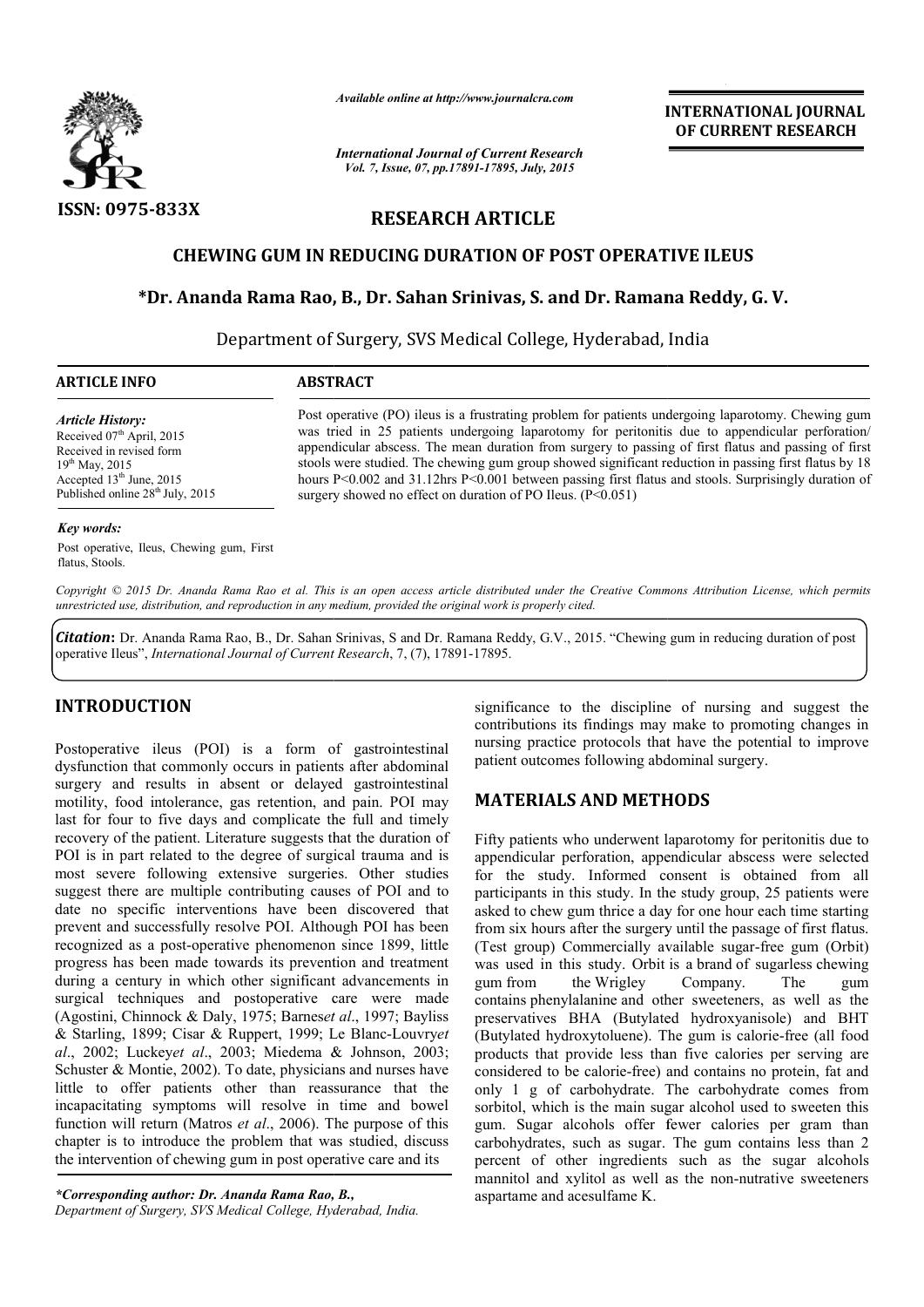Sorbitol is a sugar replacer, also called a sugar alcohol or polyol. Sugar replacers are used in a wide variety of food products besides chewing gum, including chocolate, candies, frozen desserts, baked goods, salad dressings and beverages. They are useful for providing sweetness with fewer calories. They add bulk and texture to foods, retain moisture and enhance the flavor profile. Sorbitol, specifically, provides 2.6 calories per gram and is 60 percent as sweet as sugar. It offers a cool, pleasant flavor. It is important to note that sorbitol may have a laxative effect when 50 g or more are consumed. Mannitol may have a laxative effect if only 20 g or more are consumed. Sugar alcohols do not promote tooth decay. Sorbitol is generally recognized as safe (GRAS) by the FDA. In the control group, 25 patients were kept conventionally nil orally in the postoperative period until the passage of first flatus. For the purpose of this study the parameter taken for the early bowel movement and recovery from paralytic ileus is the passage of first flatus after surgery.

#### **Inclusion Criteria**

- Patients with peritonitis due to appendicular perforations/ abacess
- Age greater than15 Yrs, less than 65 yrs
- Able to chew the gum

#### **Exclusion Criteria**

- Peritonitis due to other causes.
- Other co –morbid conditions like diabetes, hypertension.
- Malignancies

**Antibiotics:** All patient were put on antibiotics from the time of admission covering both gram positive and gram negative organisms (injections of cefotaxime, amikacin, and metronidazole)

**Anaesthesia:** All the patients were operated under spinal analgesia.

**Intraoperatively:** Appendectomy and peritoneal toilet was done in all cases; and abdominal tube drains were kept.

#### **Chewing 'Orbit gum' in the post operative Care**

All patients chewed the gum thrice a day for 1 hour each time starting from 6 hours after the surgery until the passage of first flatus. Commercially available sugar-free gum (Orbit) was used for this study. The time of passage of the first flatus and stool were recorded each subject was given a pad and a pencil and asked to record the date and time when they passed the "first flatus" following surgery. All the patients were ambulated on first postoperative day, at least twice daily, and to increase the time, distance, and frequency each additional day as their condition allowed until passage of first flatus. Oral feeds were started after the passage of flatus and then diet was advanced as per the discretion of the surgical team.

**Instructions for Control Group: S**tandard postoperative care which included IV fluids (NS  $/$  5%D) same antibiotics as above and analgesics were given. Other instructions were same as in test group.

#### **Statistical Analysis**

Data was analyzed by Statistical Packages for Social Sciences (SPSS) version 16.0. The correlation between two variables for continuous normal data by using Karl Pearson's Correlation coefficient and for continuous non-normal data by using Spearman's Correlation coefficient. The difference between groups with the same subjects by using paired t-test for continuous normal data and Wilcoxon Signed Rank test for continuous non-normal data. The association between control group and chewing gum group for times of first flatus(hours) by Fisher's Exact test. All p-values less than or equal to 0.05 statistically significant.

### **RESULTS**

The passing of first flatus in chewing gum group with a mean of 46.32 hours when compared to control group with a mean of 64.32 hours. There is significant decrease in test group (p<.0.002) Table 1 & Figure 1.

|  |  |  | Table 1. Association between control group and chewing gum group in times of first flatus (hours) |  |
|--|--|--|---------------------------------------------------------------------------------------------------|--|
|  |  |  |                                                                                                   |  |



**Fig. 1. Cluster bar diagram for association between control group and chewing gum group in times of first flatus (hours)**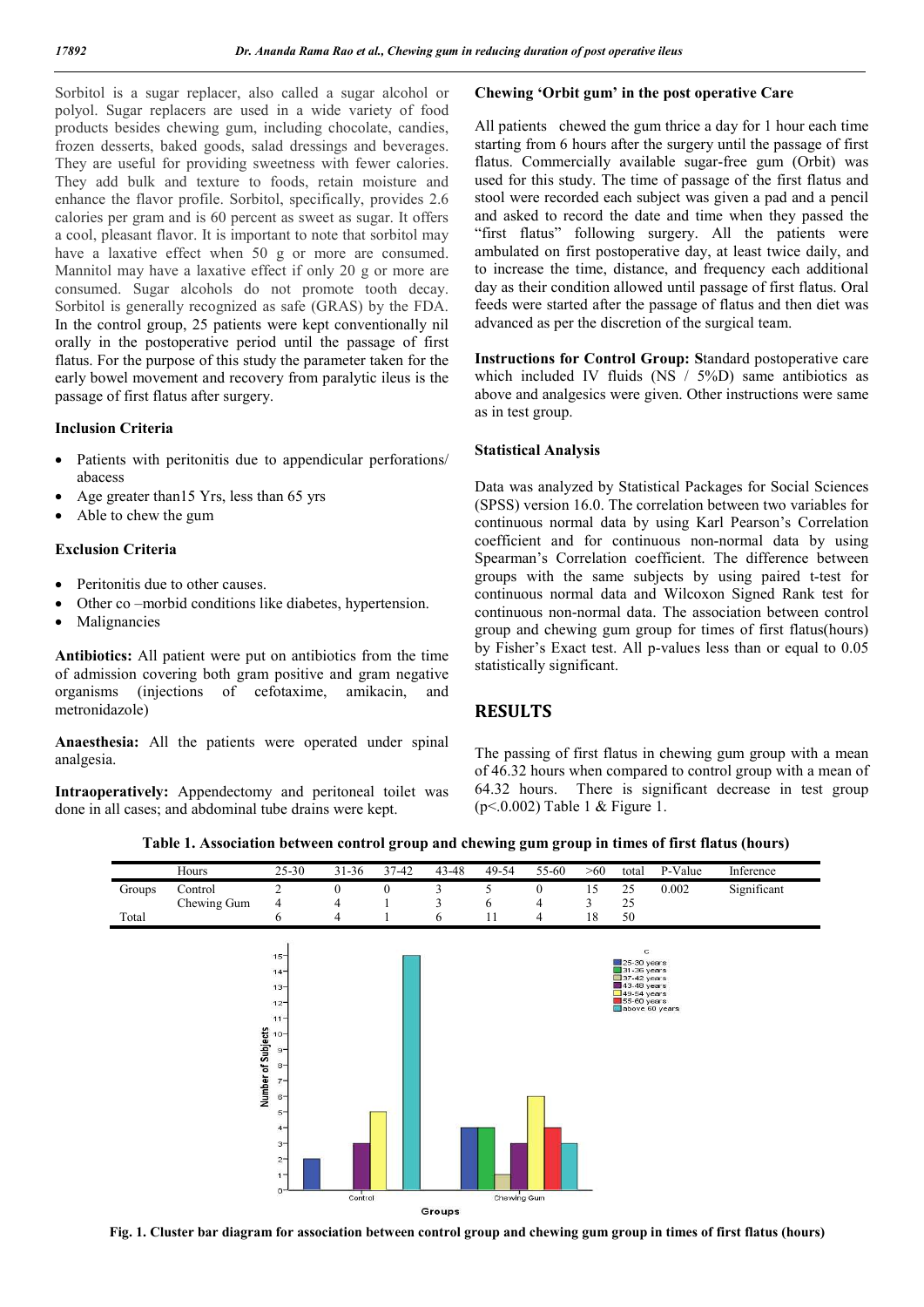

#### **Table 2. Difference between times of first flatus (hours) and time of first stools (hours) for chewing gum group between**

**Fig. 2. Error bar diagram between times of first flatus (hours) and time of first stools (hours) for chewing gum group**

**Table 3. Correlation between time of first flatus (hours) and duration of surgery (minutes) for control group**



**Fig. 3. Scatter plot between time of first flatus (hours) and duration of surgery (minutes) for control group**

**Table 3a. Correlation between time of first flatus (hours) and duration of surgery (minutes) for chewing gum group**

| Parameter                     | Mean  | SD     | r-value  | P-value | Inference       |
|-------------------------------|-------|--------|----------|---------|-----------------|
| Time of first flatus (hours)  | 46.32 | 1187   | $-0.016$ | 0.941   | Not Significant |
| Duration of Surgery (minutes) | 63.08 | - 5.54 |          |         |                 |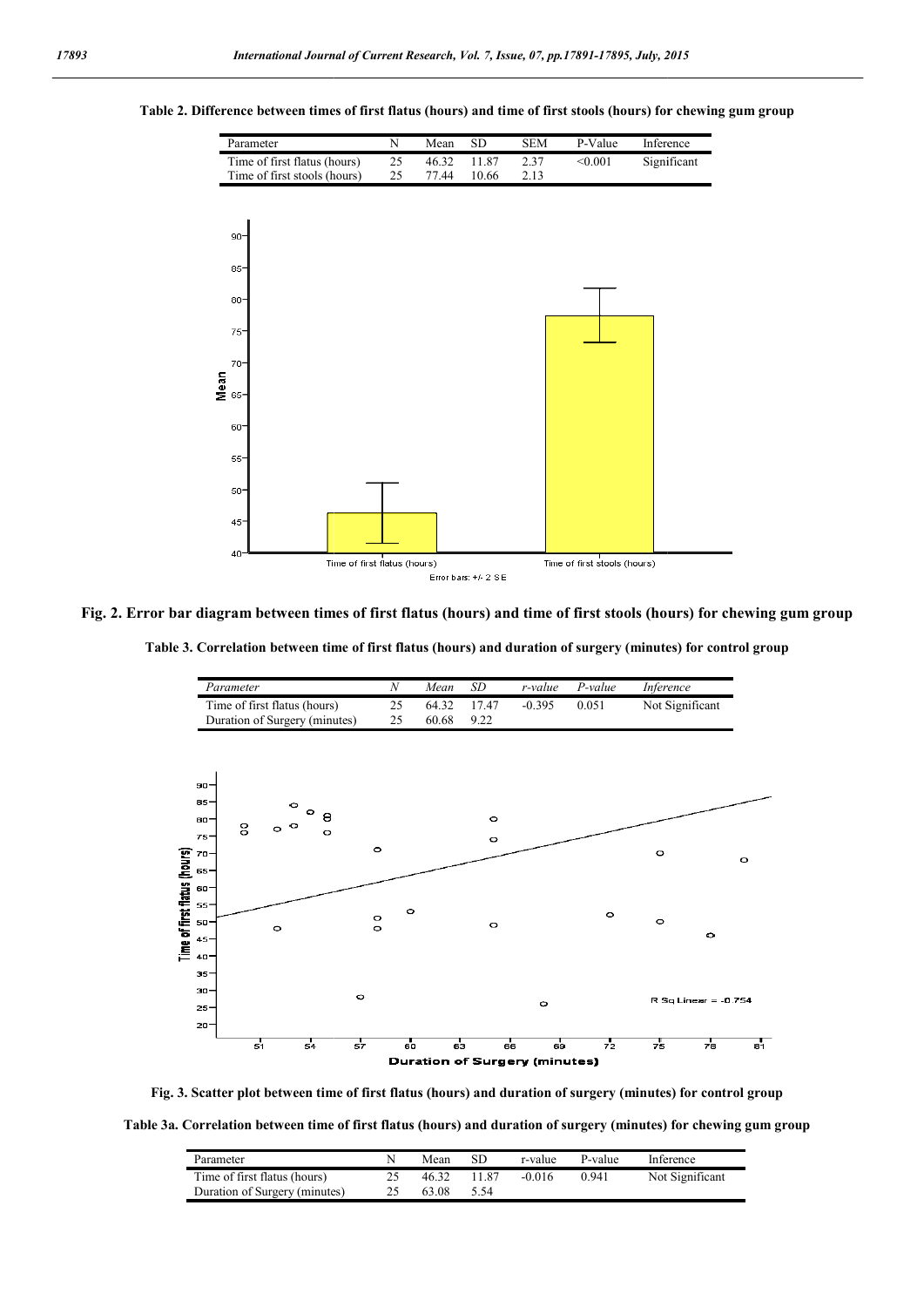

**Fig. 3a. Scatter plot between time of first flatus (hours) and duration of surgery (minutes) for chewing gum group**

So also there is significant difference in passing first flatus and first stools in test group  $p<0.001$ . Table 2 & Figure 2. Surprisingly there is no statistically significant correlation between duration of surgery and time of first flatus in both the groups (there is reverse correlation  $r=0.395$  and p  $0.051$ ) Table 3, 3a & Figure 3, 3a. between duration of surgery and time of first flatus in both the<br>groups (there is reverse correlation  $r=0.395$  and p 0.051)<br>Table 3, 3a & Figure 3, 3a.<br>**DISCUSSION**<br>A total of 50 patients with peritonitis due to appendic

#### **DISCUSSION**

perforation were randomized into 25 patients each in the study and control groups The study group was assigned to chew ORBIT—a brand of chewing gum in the Po period . The cases were diagnosed on the basis of ultrasound abdomen, and all eligible patients that presented during the study were included. A majority of the patients in both the groups were males and in the age group of 16-65 years. The mean duration of surgery was 63.48 min in the study group and 60.62 min in the control group. The recovery of gastrointestinal motility was determined by the passage of first flatus and bowel movement. The mean time for the passage of first flatus was 46.32 hrs in the study group and 64.32 hrs in the control group. On statistical analysis, flatus started significantly earlier in the study group cases as compared to the control group cases  $p = 0.002$ . The mean time for the passage of first stool was 77.44 hr in the study group and 88.56 hr in the control group. it is seen that all the patients (100%) in the chewing gum group passed their first flatus in 65 hrs; where as only 10 patients in the control group (40%) passed flatus during the same time. it is also noted that within 86 hrs,20 patients in the chewing gum group passed the first stool (80%) during which only 5 patients in the control group (20%) passed stool. A Prospective, randomized study in a University teaching hospital on 46 patients operated by open appendectomy due to acute catarrhal appendicitis, appendicular abscess and appendicular generalized peritonitis by Ngowe MN, Eyenga VC et al also showed similar results. Patients in the study group passed first flatus at a mean time of 52.8 hrs where as in the control group at a mean time of 72 hrs. Patients in the study group passed their first stool at a mean time of 55.2 hrs where as in the control group at a mean time of 79.2 hrs, which showed chewing gum does accelerate postoperative a brand of chewing gum in the Po period. The cases<br>mosed on the basis of ultrasound abdomen, and all<br>titents that presented during the study were included.<br>y of the patients in both the groups were males and in<br>roup of 16 intestinal movement probably due to stimulation of cephalo intestinal movement probably due to stimulation of cephalo vagal reflex The results are comparable to the contemporary study done by. Ngowe, Eyenga *et al*. In fact our study showed earlier recovery of bowel movement as evidenced by passing of earlier recovery of bowel movement as evidenced by passing of first flatus when compared to the study of Ngowe MN, Eyenga VC *et al*.

| Source           | Flatus/stool  | Study group-Hrs | Control group-Hrs |
|------------------|---------------|-----------------|-------------------|
| B. A. Rama Rao & | Flatus        | 46.32           | 64.32             |
| Sahan Srinivas   | <b>Stools</b> | 77.44           | 88.56             |
| Ngowe MN&        | Flatus        | 52.8            | 55.2              |
| Eyengo VC et all | <b>Stools</b> | 72.0            | 79.2              |
| Asao et all      | Flatus        | 50.40           | 76.80             |
|                  | <b>Stools</b> | 74.40           | 139.20            |
| Cauusoglu et al  | Flatus        | 35.73           | 42.0              |
|                  | <b>Stools</b> | 56.27           | 63.0              |

The delay in passing first stool in our study may be explained The delay in passing first stool in our study may be explained<br>by the fact our patients observe fasting since the time of first symptom i.e. pain abdomen or nausea. Moreover our patients<br>tend to hold the defecation reflex for fear of wound breakdown<br>and post op pain. These systematic reviews and meta-analyses tend to hold the defecation reflex for fear of wound breakdown and post op pain. These systematic reviews and meta have also found a significant reduction in time to first flatus as well as bowel movement in the gum chewing group.

In conclusion, gum chewing after laparotomy, has shown to significantly reduce the duration of post operative ileus as judged by the passage of flatus as well as stool. as bowel movement in the gum chewing group.<br>
Simulation, gum chewing after laparotomy, has shown to<br>
ficantly reduce the duration of post operative ileus as<br>
ed by the passage of flatus as well as stool.<br> **FIICT OF Interes** 

#### **Conflict of Interest**

There is no conflict of interest involved I this study.

#### **REFERENCES**

- Agostini, E., Chinnock, J. E., and Daly, M. D. B. 1975. Functional and histological studies of the vague nerve and its branches to the heart, lungs and abdominal viscera in a cat. Journal of Physiology (London), 135, 182-205.
- Asao, T., Kuwano, H., Nakamura, J. Morinaga, N., Hirayama, I. and Ide, M. 2002. Gum chewing enhances early recovery from postoperative ileus after laparoscopic colectomy. *Journal of the American College of Surgeons*, 195(1), 30-32 T., Kuwano, H., Nakamura, J. Morinaga, N., Hirayama, nd Ide, M. 2002. Gum chewing enhances early recovery m postoperative ileus after laparoscopic colectomy.